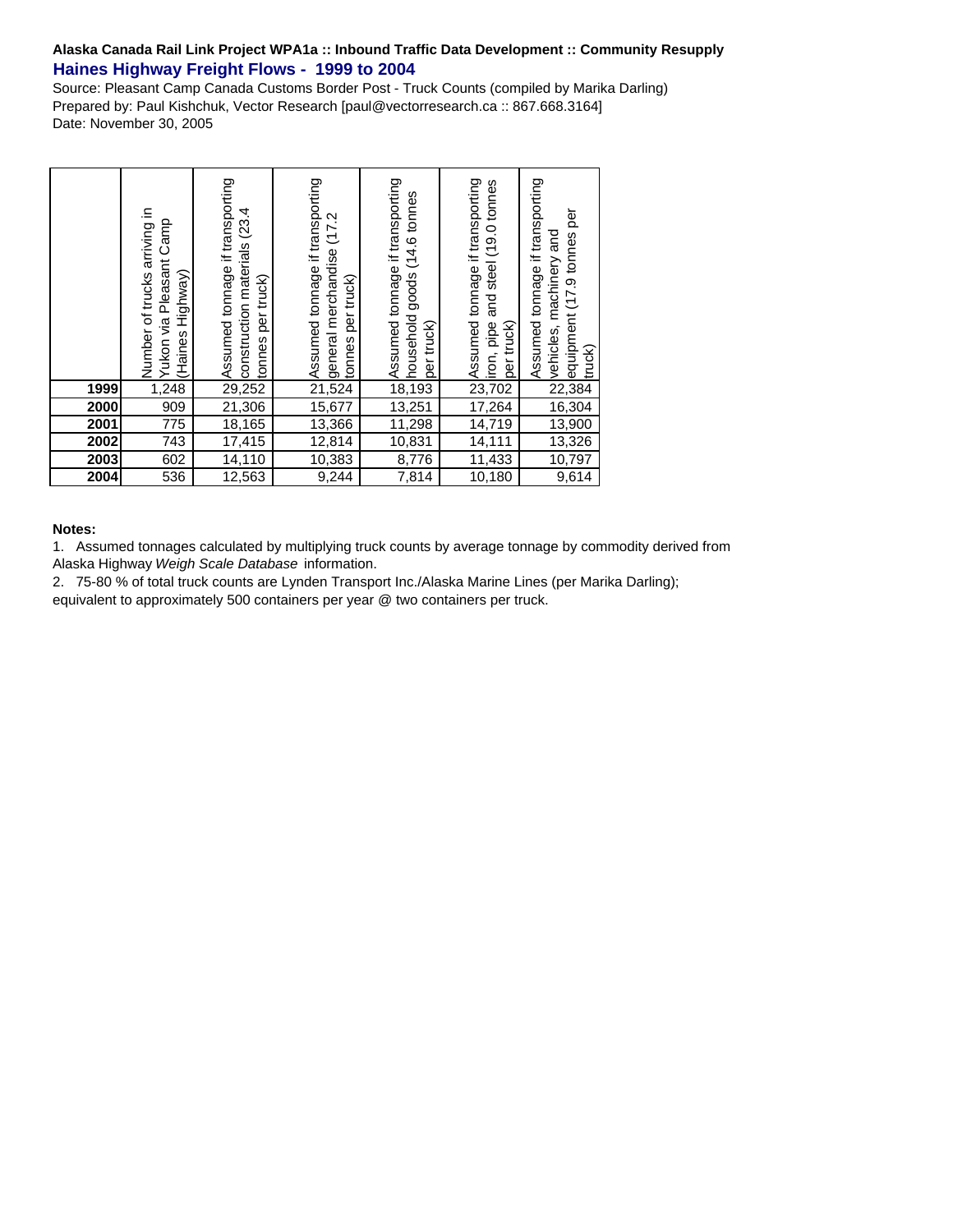## **Haines Highway Truck Flows - conversion from fiscal to calendar year**

Source: Pleasant Camp Canada Customs Border Post - Truck Counts (compiled by Marika Darling)

|           | 1998/99 | 1999/00 | 2000/01 | 2001/02 | 2002/03 | 2003/04 | 2004/05 | 2005/06 |
|-----------|---------|---------|---------|---------|---------|---------|---------|---------|
| April     | 84      | 124     | 59      | 61      | 91      | 37      | 50      | 20      |
| May       | 121     | 139     | 98      | 85      | 80      | 54      | 68      | 45      |
| June      | 146     | 124     | 79      | 75      | 80      | 72      | 58      | 53      |
| July      | 119     | 156     | 131     | 98      | 87      | 66      | 43      | 52      |
| August    | 115     | 103     | 77      | 70      | 83      | 51      | 49      | 47      |
| September | 122     | 153     | 72      | 64      | 45      | 52      | 48      | 52      |
| October   | 115     | 72      | 86      | 62      | 51      | 52      | 46      | 57      |
| November  | 80      | 65      | 81      | 44      | 50      | 47      | 30      |         |
| December  | 75      | 81      | 50      | 45      | 36      | 39      | 50      |         |
|           | 977     | 1017    | 733     | 604     | 603     | 470     | 442     |         |
| January   | 72      | 55      | 63      | 40      | 39      | 28      | 38      |         |
| February  | 70      | 65      | 33      | 46      | 37      | 26      | 37      |         |
| March     | 89      | 56      | 75      | 54      | 56      | 40      | 40      |         |
|           | 231     | 176     | 171     | 140     | 132     | 94      | 115     |         |
| check     | 1,208   | 1,193   | 904     | 744     | 735     | 564     | 557     |         |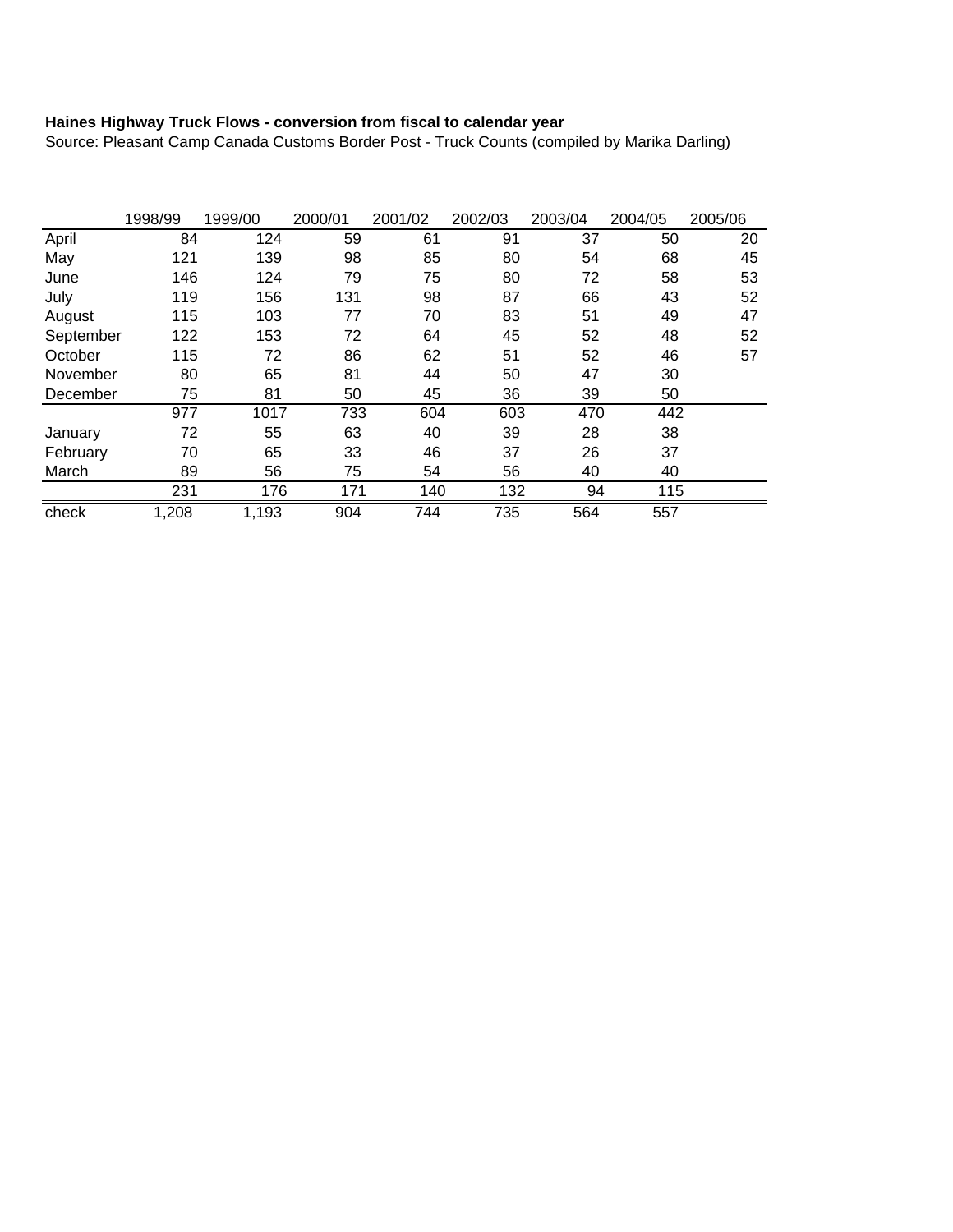## **Calculation of average tonnage by selected commodity**

Source: Derived from Department of Highways and Public Works *Weigh Scale Database*

|                               | originating Sof60 (tonnes)<br>delivered to<br>volumes<br>Commodity<br>Whitehorse | Alaska originating Sof60 (tonnes)<br>Commodity volumes delivered to | originating in Yukon (tonnes)<br>delivered to<br>volumes<br>Commodity<br>Alaska | Associated trip counts for commodity<br>originating Sof60 (number of trips)<br>volumes delivered to Whitehorse | commodity<br>trips)<br>originating Sof60 (number of<br>delivered to Alaska<br>counts for<br>Associated trip<br>volumes | of trips)<br>Associated trip counts for commodity<br>originating in Yukon (number<br>Alaska<br>volumes delivered to | Commodity tonnage per truck (delivery<br>Sof60)<br>originating<br>to Whitehorse | per truck (delivery<br>Sof60)<br>originating<br>Commodity tonnage<br>Alaska<br>$\mathbf{Q}$ | per truck (delivery<br>originating in Yukon)<br>Commodity tonnage<br>to Alaska | Average commodity tonnage per truck |
|-------------------------------|----------------------------------------------------------------------------------|---------------------------------------------------------------------|---------------------------------------------------------------------------------|----------------------------------------------------------------------------------------------------------------|------------------------------------------------------------------------------------------------------------------------|---------------------------------------------------------------------------------------------------------------------|---------------------------------------------------------------------------------|---------------------------------------------------------------------------------------------|--------------------------------------------------------------------------------|-------------------------------------|
| <b>Agricultural Products</b>  | 196                                                                              | 1,912                                                               | 32                                                                              | 11                                                                                                             | 108                                                                                                                    | 3 <sup>1</sup>                                                                                                      | 17.8                                                                            | 17.7                                                                                        | 10.7                                                                           | 15.4                                |
| <b>Bus and Taxi service</b>   | 19                                                                               | 91                                                                  | 134                                                                             | 9                                                                                                              | $\overline{22}$                                                                                                        | 50                                                                                                                  | 2.1                                                                             | 4.1                                                                                         | $\overline{2.7}$                                                               | $\overline{3.0}$                    |
| <b>Construction Materials</b> | 4,708                                                                            | 4,560                                                               | 239                                                                             | 192                                                                                                            | 237                                                                                                                    | 9                                                                                                                   | 24.5                                                                            | 19.2                                                                                        | 26.6                                                                           | 23.4                                |
| <b>General Merchandise</b>    | 14,090                                                                           | 69,032                                                              | 2,963                                                                           | 855                                                                                                            | 4,041                                                                                                                  | 163                                                                                                                 | 16.5                                                                            | 17.1                                                                                        | 18.2                                                                           | 17.2                                |
| <b>Household Goods</b>        | 131                                                                              | 2,731                                                               | 30                                                                              | 8                                                                                                              | 221                                                                                                                    | $\overline{2}$                                                                                                      | 16.4                                                                            | 12.4                                                                                        | 15.0                                                                           | 14.6                                |
| Iron, Pipe & Steel            | 2,430                                                                            | 3,628                                                               | 137                                                                             | 132                                                                                                            | 191                                                                                                                    | $\overline{7}$                                                                                                      | 18.4                                                                            | 19.0                                                                                        | 19.6                                                                           | 19.0                                |
| Livestock                     | 0                                                                                | 50                                                                  | $\overline{0}$                                                                  | $\mathbf 0$                                                                                                    | $\overline{5}$                                                                                                         | $\overline{0}$                                                                                                      |                                                                                 | 10.0                                                                                        |                                                                                | $\overline{3.3}$                    |
| Mobile Homes                  | 176                                                                              | 188                                                                 | 26                                                                              | 13                                                                                                             | 14                                                                                                                     | $\overline{2}$                                                                                                      | 13.5                                                                            | 13.4                                                                                        | 13.0                                                                           | 13.3                                |
| Mobile Homes - Residential    | 204                                                                              | 561                                                                 | 115                                                                             | 17                                                                                                             | 61                                                                                                                     | 10 <sup>1</sup>                                                                                                     | 12.0                                                                            | 9.2                                                                                         | 11.5                                                                           | 10.9                                |
| Not specified                 | ,280                                                                             | 538                                                                 | $\overline{0}$                                                                  | 85                                                                                                             | 46                                                                                                                     | دى                                                                                                                  | 15.1                                                                            | 11.7                                                                                        |                                                                                | 8.9                                 |
| Petroleum Products            | 14,493                                                                           | ,895                                                                | 815                                                                             | 350                                                                                                            | $\overline{72}$                                                                                                        | $\overline{22}$                                                                                                     | 41.4                                                                            | 26.3                                                                                        | 37.0                                                                           | 34.9                                |
| Timber                        | $\overline{25}$                                                                  | 108                                                                 | 34                                                                              |                                                                                                                | $6\phantom{1}$                                                                                                         | $\overline{2}$                                                                                                      | 25.0                                                                            | 18.0                                                                                        | 17.0                                                                           | 20.0                                |
| Vehicles, Machinery & Equip.  | 6,488                                                                            | 15,910                                                              | 1,285                                                                           | 361                                                                                                            | 1,053                                                                                                                  | 62                                                                                                                  | 18.0                                                                            | 15.1                                                                                        | 20.7                                                                           | 17.9                                |
| Other (missspecified data)    | $\Omega$                                                                         | $\Omega$                                                            | οl                                                                              |                                                                                                                |                                                                                                                        | $\overline{0}$                                                                                                      |                                                                                 |                                                                                             |                                                                                |                                     |
| <b>Total for Year 2003</b>    | 44,240                                                                           | 101,204                                                             | 5,810                                                                           | 2,035                                                                                                          | 6,078                                                                                                                  | 335                                                                                                                 | 21.7                                                                            | 16.7                                                                                        | 17.3                                                                           | 18.6                                |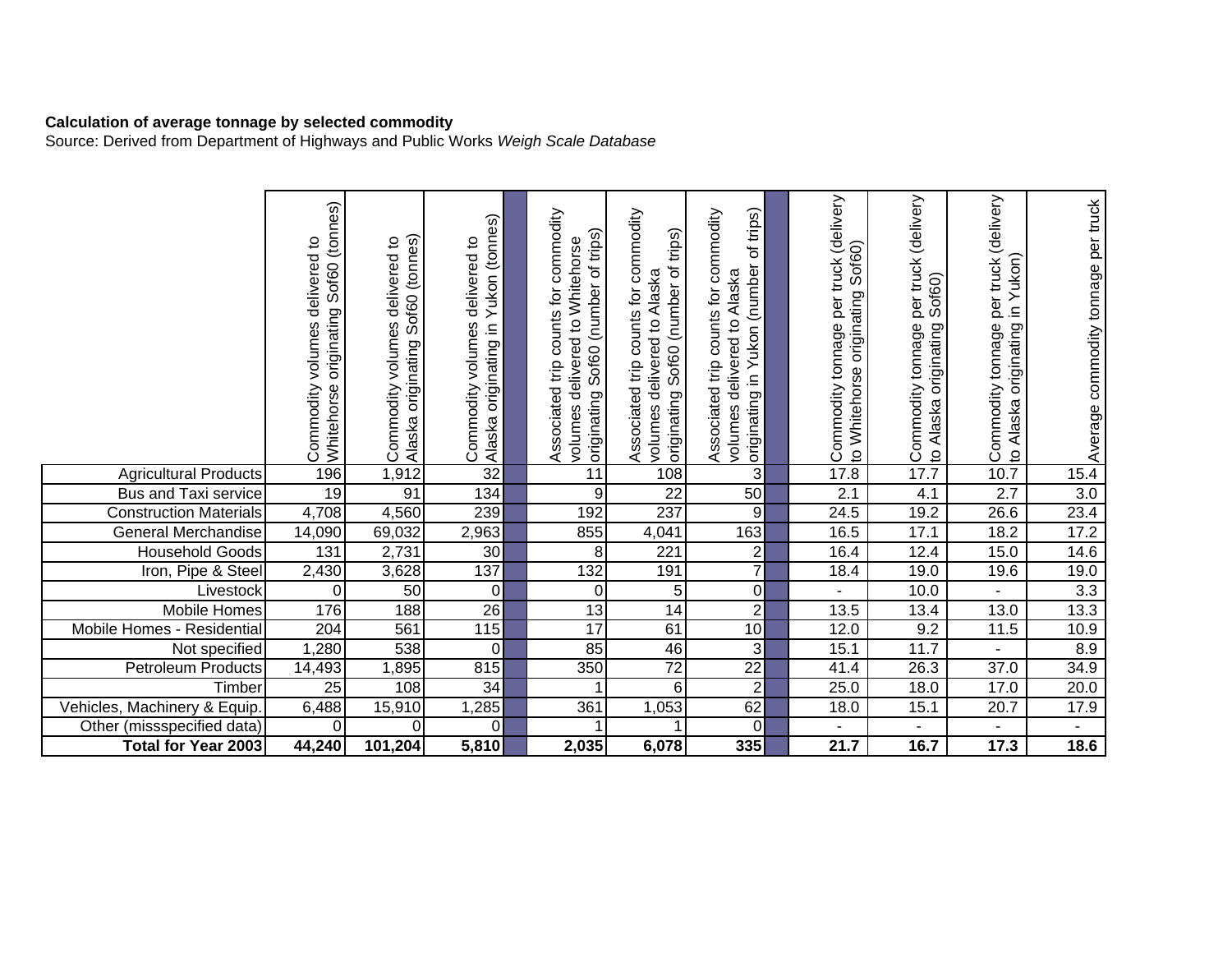Pleasant Camp Canada Customs Border Post<br>Car, Truck, Bus and Passenger Counts<br>Compiled by Marika Darling (received Nov. 2005)

 $\overline{a}$ 

 $\frac{1}{2}$ 

| iad    | War        | Feb              | Jan        | Dec                    | š                 | <b>Oct</b>     | Aug<br>Sept |      | <b>Ain</b>                       | June | <b>Nay</b>  | April                            |               |  | istal        | <b>Rad</b>       | 릷                              | lar            | Dec        | <u>isla</u>         |                                   | Aug<br>Sept   |                                                                         | ξ           | <b>May</b><br>Van |                  | April             |              |                                          |
|--------|------------|------------------|------------|------------------------|-------------------|----------------|-------------|------|----------------------------------|------|-------------|----------------------------------|---------------|--|--------------|------------------|--------------------------------|----------------|------------|---------------------|-----------------------------------|---------------|-------------------------------------------------------------------------|-------------|-------------------|------------------|-------------------|--------------|------------------------------------------|
| 18889  | 35         |                  | 769        |                        | <u>ers</u>        | 616            | 1719        |      | 3325<br>3535<br>3229             |      | 8161        | <u>1077</u>                      | 86/46         |  | 06291        |                  | <u>   16  3 </u><br>  18  3  1 | 693            | 524        | $\frac{1}{2}$       |                                   | 1461          | $\frac{2705}{3132}$                                                     |             | 2305              | 96Z1             | $\overline{6001}$ | 28/18        |                                          |
| 19652  | 731        | go               | 069        |                        | $rac{212}{549}$   | $\overline{0}$ | 6621        |      | $\frac{3841}{3514}$              | 3426 | 1831        | $\frac{1069}{2}$                 | 66/86         |  | 16134        | 954              | 029                            | 774            |            | $\frac{752}{517}$   | $\frac{1}{2}$                     | 1415          | 2692<br>2806                                                            |             | 2174              | 1565             | $\frac{1152}{2}$  | 82/83        |                                          |
| 19690  | 650<br>681 |                  | 699        | $\frac{679}{521}$      |                   | 1125           | 1870        |      | 3348<br>3829<br>3440             |      | <b>1903</b> | 1085                             | 00/66         |  | 15359        |                  | $\frac{25}{25}$                | <b>P19</b>     |            | <u>1006<br/>546</u> |                                   | 0921          | 2397                                                                    | 82738       | 2011              | 1315             | $\overline{119}$  | <b>P3/84</b> |                                          |
| 112341 |            | $\frac{528}{20}$ | 695        |                        | $\frac{723}{493}$ | 133            | 1767        |      | $\frac{32248}{2248}$             |      |             | 1142                             | 10/00         |  | 16565        | $\overline{180}$ |                                | $rac{24}{549}$ | 009        |                     |                                   |               | <u>်၊ ပျပိုင်ပြင်ပြ</u><br>မြို့မျှမျှမျှမျှန်<br>မြို့မျှမျှမျှန်မြို့ |             |                   |                  | $\frac{1340}{2}$  | <b>S84A8</b> |                                          |
| 19401  | 232        | 566              | 189        | 33                     |                   | 347            | 1701        |      | 일임 <u>영</u><br>외음 <mark>성</mark> |      |             | $\frac{12}{15}$                  | <b>NO1102</b> |  | 15121        | $\overline{27}$  | 598                            | 603            | <b>£93</b> | $\frac{88}{25}$     |                                   |               | 2684<br>2397<br>1196                                                    |             | 2148              | $\overline{111}$ | 6921              | 98/98        |                                          |
| 17602  | 212        |                  | 633<br>658 | <u>ြီးခြံ</u>          |                   |                | 1910        | 3961 | 3516                             | 3672 |             | 뎱                                | <b>NO2103</b> |  | 14725        |                  | $\frac{454}{670}$              | 668            |            | <u>ဗြန္ဓါဒ္</u> ကို |                                   | <b>1336</b>   | 2412                                                                    | 2743        | 2196              | $\frac{1249}{ }$ | 701               | 18/98        |                                          |
| 06961  |            |                  |            | <u> ဒါဒါရွိရွိများ</u> |                   |                | 1623        |      |                                  |      |             | မျိုး (၁)<br>၁၂၁၂၁ ခု<br>၂၁၂၁ ခု | <b>Maker</b>  |  | 15827        | 618              | $\frac{9}{1}$                  | 121            |            | $rac{615}{809}$     |                                   |               | 20901<br>2786<br>1278<br>1011                                           |             |                   | 1502             | 957               | 87/88        | <u>IT VEHICLES - CARS, TRUCKS, BUSES</u> |
| 20822  | <b>S90</b> | 848              | <b>GZ9</b> | $\frac{462}{2}$        |                   | <u>rssa</u>    | 1770        |      | 3532<br>3720<br><u>3760</u>      |      | $rac{1}{2}$ | $\frac{1116}{11}$                | <b>SOLAOS</b> |  | 96291        | 733              | 435                            | 399            |            | $\frac{144}{783}$   |                                   | $\frac{1}{2}$ | 2997<br>2700                                                            |             | 2278              | 878              | $\frac{345}{5}$   | 68/88        |                                          |
| 2836   |            |                  |            |                        |                   |                |             | 停    | <b>SYTE</b>                      |      | 0621        | 1046                             | <b>Y0500</b>  |  | 62921        | 1134             | <b>FAA</b>                     | 708            | 514        | $\frac{1}{9}$       | 1038                              | $\frac{1}{2}$ | $\frac{2287}{3352}$                                                     |             |                   | $\frac{1467}{2}$ | <b>201</b>        | 06/68        |                                          |
|        |            |                  |            |                        |                   |                |             |      |                                  |      |             |                                  |               |  | 19462        |                  | <u>alalala</u>                 |                |            | $\frac{15}{25}$     |                                   | 1775          | $\frac{2120}{2800}$                                                     |             |                   | 1763             | 1735              | <b>L6/06</b> |                                          |
|        |            |                  |            |                        |                   |                |             |      |                                  |      |             |                                  |               |  | 99102        | 641              | $1 + 9$                        | E43            | 771        | 662                 | 1348                              | 2021          | 3707                                                                    | <b>O62E</b> | 2737              | 1765             | 1212              | 28/16        |                                          |
|        |            |                  |            |                        |                   |                |             |      |                                  |      |             |                                  |               |  | <b>21166</b> | 674              | 603                            | <b>SSS</b>     | 595        | 679                 | <b>SSL</b>                        | 1566          | 3836                                                                    | 4455        | 3015              | 2110             | 1423              | <b>C6/Z6</b> |                                          |
|        |            |                  |            |                        |                   |                |             |      |                                  |      |             |                                  |               |  | 60617        | <b>ZZZ</b>       | 689                            | 901            | 638        | <u>1389</u>         |                                   | 1883          | $\frac{4624}{4063}$                                                     |             | 2942              | 2048             | 1320              | <b>PS/24</b> |                                          |
|        |            |                  |            |                        |                   |                |             |      |                                  |      |             |                                  |               |  | <b>20329</b> | <b>929</b>       | 492                            | <b>G85</b>     | 517        | 666                 | $\overline{\overline{\text{ss}}}$ | 1951          | 3948                                                                    | 4067        | 3076              | 1884             | 1135              | <b>Seves</b> |                                          |
|        |            |                  |            |                        |                   |                |             |      |                                  |      |             |                                  |               |  | 21174        | <b>250</b>       | <b>S30</b>                     | š              | <b>209</b> | $\frac{1314}{728}$  |                                   | 6261          | 3897                                                                    | 4130        | 3502              | 2881             | $\frac{1159}{ }$  | 96/96        |                                          |
|        |            |                  |            |                        |                   |                |             |      |                                  |      |             |                                  |               |  | 20067        | 1831             | 624                            | ٦ğ             | 909        | $\overline{103}$    | is<br>I                           | 1774          | 3788                                                                    | 3811        | 3209              | 1843             | $\overline{5}$    | <b>L6/96</b> |                                          |

 $\ddot{\phantom{0}}$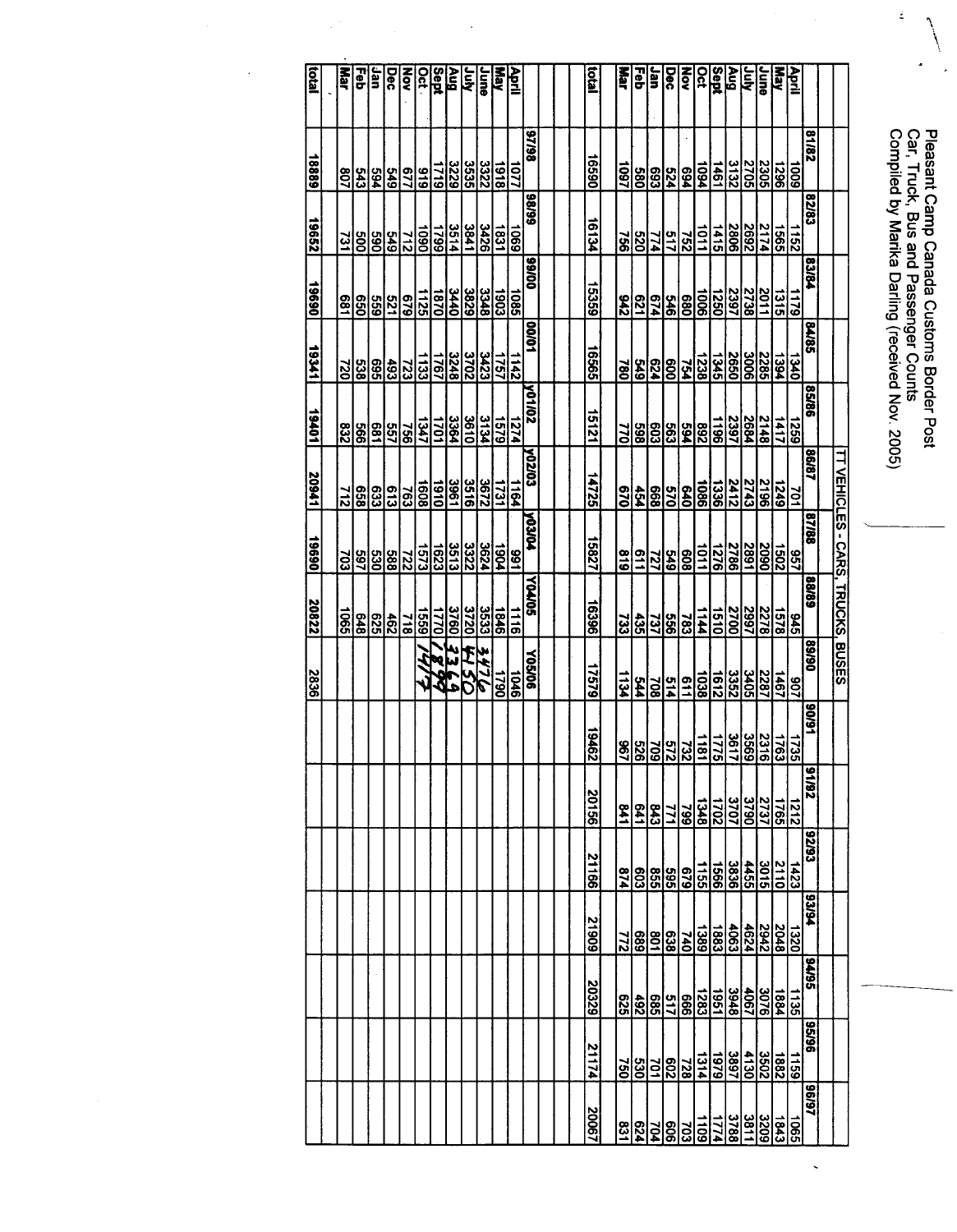|                                                                                                                                                                                                                                                                                                                                                                                                                                            |        |             |       |                                             |                                                              | <b>CARS</b> |       |       |       |       |       |           |       |       |       |       |
|--------------------------------------------------------------------------------------------------------------------------------------------------------------------------------------------------------------------------------------------------------------------------------------------------------------------------------------------------------------------------------------------------------------------------------------------|--------|-------------|-------|---------------------------------------------|--------------------------------------------------------------|-------------|-------|-------|-------|-------|-------|-----------|-------|-------|-------|-------|
|                                                                                                                                                                                                                                                                                                                                                                                                                                            |        |             |       |                                             |                                                              |             |       |       |       |       |       |           |       |       |       |       |
| April                                                                                                                                                                                                                                                                                                                                                                                                                                      |        |             |       |                                             |                                                              |             |       |       |       |       |       |           |       |       |       |       |
|                                                                                                                                                                                                                                                                                                                                                                                                                                            |        |             |       |                                             |                                                              |             |       |       |       |       |       |           |       |       |       |       |
| <b>May 25 Septe</b><br>May 26 Septe                                                                                                                                                                                                                                                                                                                                                                                                        |        |             |       |                                             |                                                              |             |       |       |       |       |       |           |       |       |       |       |
|                                                                                                                                                                                                                                                                                                                                                                                                                                            |        |             |       |                                             |                                                              |             |       |       |       |       |       |           |       |       |       |       |
|                                                                                                                                                                                                                                                                                                                                                                                                                                            |        |             |       |                                             |                                                              |             |       |       |       |       |       |           |       |       |       |       |
|                                                                                                                                                                                                                                                                                                                                                                                                                                            |        |             |       |                                             |                                                              |             |       |       |       |       |       |           |       |       |       |       |
|                                                                                                                                                                                                                                                                                                                                                                                                                                            |        |             |       |                                             |                                                              |             |       |       |       |       |       |           |       |       |       |       |
|                                                                                                                                                                                                                                                                                                                                                                                                                                            |        |             |       |                                             |                                                              |             |       |       |       |       |       |           |       |       |       |       |
|                                                                                                                                                                                                                                                                                                                                                                                                                                            |        |             |       |                                             |                                                              |             |       |       |       |       |       |           |       |       |       |       |
|                                                                                                                                                                                                                                                                                                                                                                                                                                            |        |             |       |                                             |                                                              |             |       |       |       |       |       |           |       |       |       |       |
|                                                                                                                                                                                                                                                                                                                                                                                                                                            |        |             |       |                                             |                                                              |             |       |       |       |       |       |           |       |       |       |       |
| 高岛县                                                                                                                                                                                                                                                                                                                                                                                                                                        |        |             |       | 8428<br>22222223223222224<br>22232322222224 | 8588<br>1079 1079 1079 1079 1079<br>1079 1079 1079 1079 1079 |             |       |       |       |       |       |           |       |       |       |       |
| piot                                                                                                                                                                                                                                                                                                                                                                                                                                       | 14537  | 13993       | 13368 | 14486                                       | 13142                                                        | 12635       | 13357 | 14897 | 16430 | 18194 | 18200 | 1860<br>ဖ | 19509 | 18377 | 18915 | 18224 |
|                                                                                                                                                                                                                                                                                                                                                                                                                                            |        |             |       |                                             |                                                              |             |       |       |       |       |       |           |       |       |       |       |
|                                                                                                                                                                                                                                                                                                                                                                                                                                            |        |             |       |                                             |                                                              |             |       |       |       |       |       |           |       |       |       |       |
|                                                                                                                                                                                                                                                                                                                                                                                                                                            | 82/938 | 9186<br>946 |       |                                             | 0126282828282828282                                          |             |       |       |       |       |       |           |       |       |       |       |
|                                                                                                                                                                                                                                                                                                                                                                                                                                            |        |             |       |                                             |                                                              |             |       |       |       |       |       |           |       |       |       |       |
| $\begin{array}{c}\n\mathbf{Q} & \mathbf{Q} & \mathbf{Q} \\ \hline\n\mathbf{Q} & \mathbf{Q} & \mathbf{Q} \\ \hline\n\mathbf{Q} & \mathbf{Q} & \mathbf{Q} \\ \hline\n\mathbf{Q} & \mathbf{Q} & \mathbf{Q} \\ \hline\n\mathbf{Q} & \mathbf{Q} & \mathbf{Q} \\ \hline\n\mathbf{Q} & \mathbf{Q} & \mathbf{Q} \\ \hline\n\mathbf{Q} & \mathbf{Q} & \mathbf{Q} \\ \hline\n\mathbf{Q} & \mathbf{Q} & \mathbf{Q} \\ \hline\n\mathbf{Q} & \mathbf{Q$ |        |             |       |                                             |                                                              |             |       |       |       |       |       |           |       |       |       |       |
|                                                                                                                                                                                                                                                                                                                                                                                                                                            |        |             |       |                                             |                                                              |             |       |       |       |       |       |           |       |       |       |       |
|                                                                                                                                                                                                                                                                                                                                                                                                                                            |        |             |       |                                             |                                                              |             |       |       |       |       |       |           |       |       |       |       |
|                                                                                                                                                                                                                                                                                                                                                                                                                                            |        |             |       |                                             |                                                              |             |       |       |       |       |       |           |       |       |       |       |
|                                                                                                                                                                                                                                                                                                                                                                                                                                            |        |             |       |                                             |                                                              |             |       |       |       |       |       |           |       |       |       |       |
|                                                                                                                                                                                                                                                                                                                                                                                                                                            |        |             |       |                                             |                                                              |             |       |       |       |       |       |           |       |       |       |       |
|                                                                                                                                                                                                                                                                                                                                                                                                                                            |        |             |       |                                             |                                                              |             |       |       |       |       |       |           |       |       |       |       |
|                                                                                                                                                                                                                                                                                                                                                                                                                                            |        |             |       |                                             |                                                              |             |       |       |       |       |       |           |       |       |       |       |
|                                                                                                                                                                                                                                                                                                                                                                                                                                            |        |             |       |                                             |                                                              |             |       |       |       |       |       |           |       |       |       |       |
| Mar                                                                                                                                                                                                                                                                                                                                                                                                                                        |        |             |       |                                             |                                                              |             |       |       |       |       |       |           |       |       |       |       |
| letal                                                                                                                                                                                                                                                                                                                                                                                                                                      | 17329  |             |       | 18097 18186 18429                           | 18502                                                        | 20167       | 19104 | 20040 | 2714  |       |       |           |       |       |       |       |
|                                                                                                                                                                                                                                                                                                                                                                                                                                            |        |             |       |                                             |                                                              |             |       |       |       |       |       |           |       |       |       |       |

 $\hat{\mathcal{I}}$ 

 $\ddot{\phantom{0}}$  $\ddot{\cdot}$ 

 $\frac{1}{2}$ 

 $\ddot{\phantom{0}}$ 

Page 1

**CARS** 

Pleasant Camp Canada Customs Border Post<br>Car, Truck, Bus and Passenger Counts<br>Compiled by Marika Darling (received Nov. 2005)

 $\mathbb{Z}$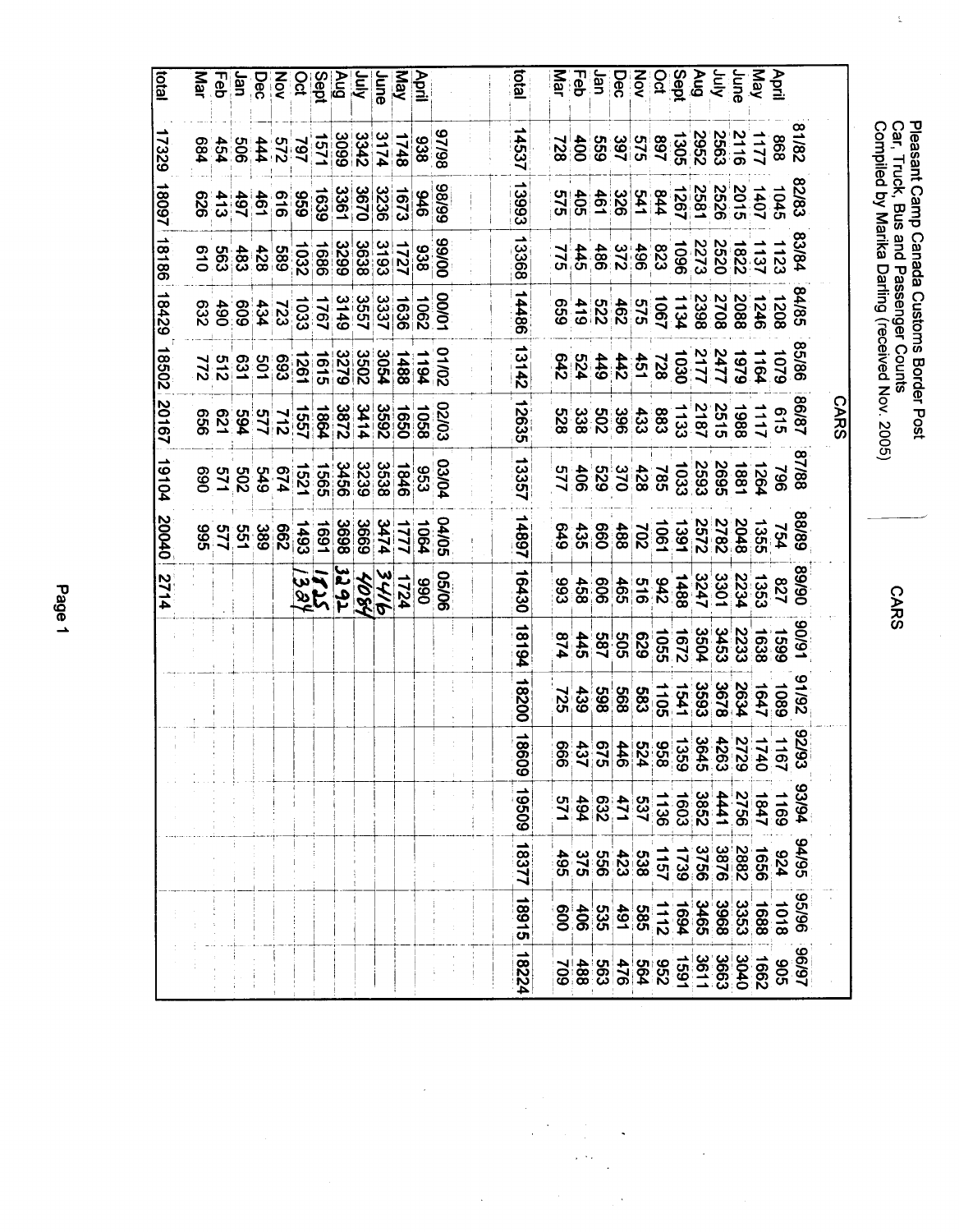Pleasant Camp Canada Customs Border Post<br>Car, Truck, Bus and Passenger Counts<br>Compiled by Marika Darling (received Nov. 2005)

J.

**TRUCKS** 

|                               |  |  |  |  |  |  | 86/26<br>688198558561<br>$\frac{98}{8} \frac{8}{8} \frac{1}{2} \frac{1}{2} \frac{1}{6} \frac{1}{6} \frac{1}{6} \frac{1}{6} \frac{1}{6} \frac{1}{6} \frac{1}{6} \frac{1}{6} \frac{1}{6} \frac{1}{6} \frac{1}{6} \frac{1}{6} \frac{1}{6} \frac{1}{6} \frac{1}{6} \frac{1}{6} \frac{1}{6} \frac{1}{6} \frac{1}{6} \frac{1}{6} \frac{1}{6} \frac{1}{6} \frac{1}{6} \frac{1}{6} \frac{1}{6} \frac{1}{6} \frac{1}{6} \frac$ | <b>Dial</b><br>£961<br>2032 |  |  |  |  |  | $\begin{array}{ccc} \mathcal{L} & \mathcal{L} & \mathcal{L} \\ \mathcal{L} & \mathcal{L} & \mathcal{L} \\ \mathcal{L} & \mathcal{L} & \mathcal{L} \end{array} \begin{array}{ccc} \mathcal{L} & \mathcal{L} \\ \mathcal{L} & \mathcal{L} \\ \mathcal{L} & \mathcal{L} \end{array} \begin{array}{ccc} \mathcal{L} & \mathcal{L} \\ \mathcal{L} & \mathcal{L} \\ \mathcal{L} & \mathcal{L} \end{array} \begin{array}{ccc} \mathcal{L} & \mathcal{L} \\ \mathcal{L} & \mathcal{L} \\ \mathcal{L$<br>$\frac{185}{80}$ |
|-------------------------------|--|--|--|--|--|--|-----------------------------------------------------------------------------------------------------------------------------------------------------------------------------------------------------------------------------------------------------------------------------------------------------------------------------------------------------------------------------------------------------------------------|-----------------------------|--|--|--|--|--|------------------------------------------------------------------------------------------------------------------------------------------------------------------------------------------------------------------------------------------------------------------------------------------------------------------------------------------------------------------------------------------------------------------------------------------------------------------------------------------------------------------|
|                               |  |  |  |  |  |  |                                                                                                                                                                                                                                                                                                                                                                                                                       |                             |  |  |  |  |  |                                                                                                                                                                                                                                                                                                                                                                                                                                                                                                                  |
|                               |  |  |  |  |  |  |                                                                                                                                                                                                                                                                                                                                                                                                                       |                             |  |  |  |  |  |                                                                                                                                                                                                                                                                                                                                                                                                                                                                                                                  |
|                               |  |  |  |  |  |  |                                                                                                                                                                                                                                                                                                                                                                                                                       |                             |  |  |  |  |  |                                                                                                                                                                                                                                                                                                                                                                                                                                                                                                                  |
|                               |  |  |  |  |  |  |                                                                                                                                                                                                                                                                                                                                                                                                                       |                             |  |  |  |  |  |                                                                                                                                                                                                                                                                                                                                                                                                                                                                                                                  |
|                               |  |  |  |  |  |  |                                                                                                                                                                                                                                                                                                                                                                                                                       | 978                         |  |  |  |  |  | $\frac{36}{36}$ = $\frac{1}{2}$ = $\frac{1}{2}$ = $\frac{1}{2}$ = $\frac{1}{2}$ = $\frac{1}{2}$ = $\frac{1}{2}$ = $\frac{1}{2}$ = $\frac{1}{2}$ = $\frac{1}{2}$                                                                                                                                                                                                                                                                                                                                                  |
|                               |  |  |  |  |  |  |                                                                                                                                                                                                                                                                                                                                                                                                                       |                             |  |  |  |  |  |                                                                                                                                                                                                                                                                                                                                                                                                                                                                                                                  |
|                               |  |  |  |  |  |  | <u>988888892488889</u>                                                                                                                                                                                                                                                                                                                                                                                                | <b>1965</b>                 |  |  |  |  |  | $\frac{25}{128}$ $\frac{25}{128}$ $\frac{25}{128}$ $\frac{25}{128}$ $\frac{25}{128}$ $\frac{25}{128}$ $\frac{25}{128}$ $\frac{25}{128}$ $\frac{25}{128}$ $\frac{25}{128}$                                                                                                                                                                                                                                                                                                                                        |
|                               |  |  |  |  |  |  | $\frac{26}{25}$ $\frac{8}{25}$ $\frac{8}{25}$ $\frac{8}{25}$ $\frac{8}{25}$ $\frac{8}{4}$ $\frac{8}{4}$ $\frac{8}{6}$ $\frac{2}{4}$                                                                                                                                                                                                                                                                                   | 998                         |  |  |  |  |  |                                                                                                                                                                                                                                                                                                                                                                                                                                                                                                                  |
|                               |  |  |  |  |  |  |                                                                                                                                                                                                                                                                                                                                                                                                                       |                             |  |  |  |  |  |                                                                                                                                                                                                                                                                                                                                                                                                                                                                                                                  |
|                               |  |  |  |  |  |  |                                                                                                                                                                                                                                                                                                                                                                                                                       | 1873                        |  |  |  |  |  | $\frac{888}{85}$ $\frac{85}{82}$ $\frac{85}{82}$ $\frac{85}{82}$ $\frac{85}{82}$ $\frac{85}{82}$ $\frac{85}{82}$ $\frac{85}{82}$                                                                                                                                                                                                                                                                                                                                                                                 |
|                               |  |  |  |  |  |  |                                                                                                                                                                                                                                                                                                                                                                                                                       | 1788                        |  |  |  |  |  | $\frac{25}{28}$ $\frac{25}{28}$ $\frac{25}{28}$ $\frac{25}{28}$ $\frac{25}{28}$ $\frac{25}{28}$ $\frac{25}{28}$ $\frac{25}{28}$ $\frac{25}{28}$ $\frac{25}{28}$                                                                                                                                                                                                                                                                                                                                                  |
| 5 8 8 9 3 4 4 5 8 8 8 9 3 4 5 |  |  |  |  |  |  | <b>GO/PO</b>                                                                                                                                                                                                                                                                                                                                                                                                          | <b>951</b>                  |  |  |  |  |  |                                                                                                                                                                                                                                                                                                                                                                                                                                                                                                                  |
|                               |  |  |  |  |  |  |                                                                                                                                                                                                                                                                                                                                                                                                                       | 486                         |  |  |  |  |  |                                                                                                                                                                                                                                                                                                                                                                                                                                                                                                                  |
|                               |  |  |  |  |  |  |                                                                                                                                                                                                                                                                                                                                                                                                                       | 989                         |  |  |  |  |  |                                                                                                                                                                                                                                                                                                                                                                                                                                                                                                                  |
|                               |  |  |  |  |  |  |                                                                                                                                                                                                                                                                                                                                                                                                                       | 1315                        |  |  |  |  |  | $\frac{1}{2}$ $\frac{1}{2}$ $\frac{1}{2}$ $\frac{1}{2}$ $\frac{1}{2}$ $\frac{1}{2}$ $\frac{1}{2}$ $\frac{1}{2}$ $\frac{1}{2}$ $\frac{1}{2}$ $\frac{1}{2}$ $\frac{1}{2}$ $\frac{1}{2}$ $\frac{1}{2}$ $\frac{1}{2}$ $\frac{1}{2}$ $\frac{1}{2}$ $\frac{1}{2}$ $\frac{1}{2}$ $\frac{1}{2}$ $\frac{1}{2}$ $\frac{1}{2}$                                                                                                                                                                                              |
|                               |  |  |  |  |  |  |                                                                                                                                                                                                                                                                                                                                                                                                                       | $\vec{a}$<br>ගී             |  |  |  |  |  | $\frac{35}{36} = \frac{13}{36} = \frac{13}{36} = \frac{13}{36} = \frac{13}{36} = \frac{13}{36} = \frac{13}{36} = \frac{13}{36} = \frac{13}{36} = \frac{13}{36} = \frac{13}{36} = \frac{13}{36} = \frac{13}{36} = \frac{13}{36} = \frac{13}{36} = \frac{13}{36} = \frac{13}{36} = \frac{13}{36} = \frac{13}{36} = \frac{13}{36} = \frac{13}{36} = \frac{13}{36} =$                                                                                                                                                |
|                               |  |  |  |  |  |  |                                                                                                                                                                                                                                                                                                                                                                                                                       | 1634                        |  |  |  |  |  |                                                                                                                                                                                                                                                                                                                                                                                                                                                                                                                  |
|                               |  |  |  |  |  |  |                                                                                                                                                                                                                                                                                                                                                                                                                       | 552                         |  |  |  |  |  | <u>ង ១ ឌ ឌ ឌ ឌ ឌ ដ ដ ទ ។ ទ ឌ</u>                                                                                                                                                                                                                                                                                                                                                                                                                                                                                 |
|                               |  |  |  |  |  |  |                                                                                                                                                                                                                                                                                                                                                                                                                       |                             |  |  |  |  |  |                                                                                                                                                                                                                                                                                                                                                                                                                                                                                                                  |
|                               |  |  |  |  |  |  |                                                                                                                                                                                                                                                                                                                                                                                                                       | <b>1541</b>                 |  |  |  |  |  | 89<br>8 2 3 3 3 3 3 3 3 4 5 6 8 8                                                                                                                                                                                                                                                                                                                                                                                                                                                                                |
|                               |  |  |  |  |  |  |                                                                                                                                                                                                                                                                                                                                                                                                                       |                             |  |  |  |  |  | 8982289329939                                                                                                                                                                                                                                                                                                                                                                                                                                                                                                    |

- 75-80% LI/AML<br>- Sorantainen/year page 1<br>- (22 par truch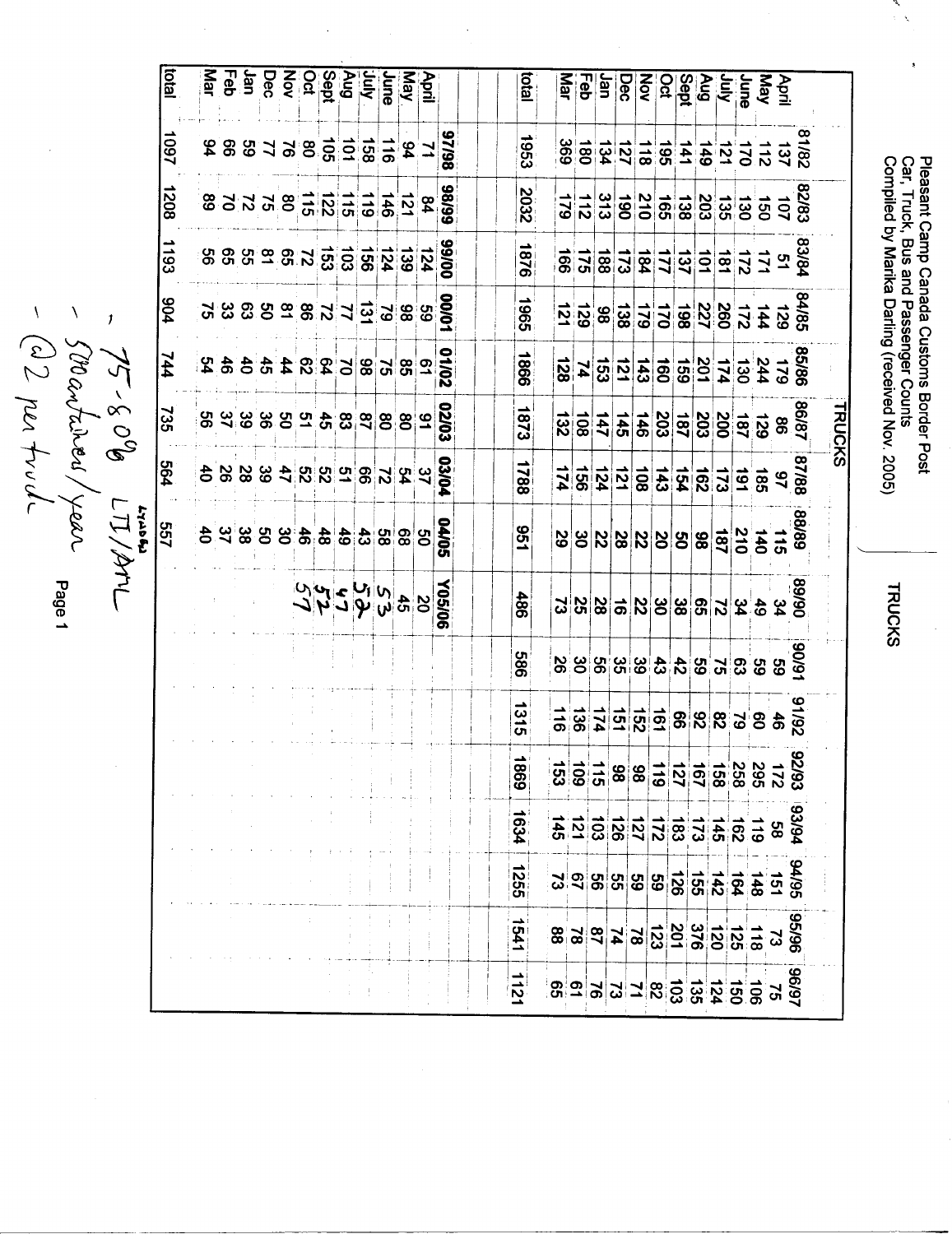|                                                                        |            | Car, Truck,           |                       | Pleasant Camp Canada Customs Border Post<br>Compiled by Marika Darling (received Nov. 2005)<br>Bus and Passenger Counts |                            |                    |               |                                                                                          |                   | <b>BUSES</b>      |     |                |     |            |
|------------------------------------------------------------------------|------------|-----------------------|-----------------------|-------------------------------------------------------------------------------------------------------------------------|----------------------------|--------------------|---------------|------------------------------------------------------------------------------------------|-------------------|-------------------|-----|----------------|-----|------------|
|                                                                        |            |                       |                       |                                                                                                                         |                            | <b>BUSES</b>       |               |                                                                                          |                   |                   |     |                |     |            |
|                                                                        |            |                       |                       |                                                                                                                         |                            |                    |               |                                                                                          |                   | -6/06             |     |                |     |            |
|                                                                        |            |                       | $\frac{288}{9} - 528$ |                                                                                                                         |                            |                    |               | នាំ ១ នាំ ១ នាំ នាំ នាំ នាំ នាំ នាំ នាំ នាំ<br>នាំ ១ នាំ នាំ នាំ នាំ នាំ នាំ នាំ នាំ នាំ |                   |                   |     | 89888888888888 |     |            |
|                                                                        |            |                       |                       |                                                                                                                         |                            |                    |               |                                                                                          |                   |                   |     |                |     |            |
|                                                                        |            |                       |                       |                                                                                                                         |                            |                    |               |                                                                                          |                   |                   |     |                |     |            |
|                                                                        |            |                       |                       |                                                                                                                         |                            |                    |               |                                                                                          |                   |                   |     |                |     |            |
|                                                                        |            |                       |                       |                                                                                                                         |                            |                    |               |                                                                                          |                   |                   |     |                |     |            |
|                                                                        |            |                       |                       |                                                                                                                         |                            |                    |               |                                                                                          |                   |                   |     |                |     |            |
| April 2018<br>2019 - 2019 10:00:00:00<br>2019 - 2020 10:00:00:00:00:00 |            |                       |                       |                                                                                                                         |                            |                    |               |                                                                                          |                   | <b>DESCRETTES</b> |     |                |     |            |
|                                                                        |            |                       |                       |                                                                                                                         |                            |                    |               |                                                                                          |                   |                   |     |                |     |            |
|                                                                        |            |                       |                       |                                                                                                                         |                            |                    |               |                                                                                          |                   |                   |     |                |     |            |
|                                                                        |            |                       |                       |                                                                                                                         |                            |                    |               |                                                                                          |                   |                   |     |                |     |            |
|                                                                        |            |                       |                       |                                                                                                                         |                            |                    |               |                                                                                          |                   |                   |     |                |     |            |
|                                                                        |            |                       |                       |                                                                                                                         |                            |                    |               |                                                                                          |                   |                   |     |                |     |            |
| latal                                                                  | $\ddot{5}$ | $\overline{5}$        | $\overline{5}$        | $-114$                                                                                                                  | $\frac{1}{3}$              | 217                | 289           | 848                                                                                      | <b>663</b>        | <b>289</b>        | 522 | 889            | 766 | <b>L69</b> |
|                                                                        |            |                       |                       |                                                                                                                         |                            |                    |               |                                                                                          |                   |                   |     |                |     |            |
|                                                                        |            |                       | 888 29 31             |                                                                                                                         |                            |                    | <b>PO/SO</b>  |                                                                                          |                   |                   |     |                |     |            |
|                                                                        |            | 8899<br>29<br>29<br>4 |                       | $\frac{00001}{2}$                                                                                                       | $rac{1}{6}$<br>$rac{1}{6}$ | $\frac{02003}{10}$ |               | $\frac{04005}{1}$                                                                        | $\frac{6566}{36}$ |                   |     |                |     |            |
| <u>April</u><br><u>Nap</u>                                             |            |                       |                       |                                                                                                                         |                            |                    |               |                                                                                          |                   |                   |     |                |     |            |
|                                                                        |            |                       |                       |                                                                                                                         |                            |                    | $\frac{4}{4}$ |                                                                                          |                   |                   |     |                |     |            |

**2233333345636969** 

718

 $012$ 

 $\sqrt{2}$ 

 $\frac{454}{1}$ 

 $\frac{347}{2}$ 

 $\frac{21}{1}$ 

 $\overline{861}$ 

 $\frac{155}{2}$ 

္တြ

 $\frac{4}{9}$ 

225

57

3.9.3.4.8.9.9.9.9.9.9

 $\frac{1}{10}$   $\frac{1}{10}$   $\frac{1}{10}$   $\frac{1}{10}$   $\frac{1}{10}$   $\frac{1}{10}$   $\frac{1}{10}$   $\frac{1}{10}$   $\frac{1}{10}$ 

 $\frac{99}{36} = \frac{19}{4} = \frac{19}{10} = \frac{19}{10} = \frac{19}{10} = \frac{19}{10} = \frac{19}{10} = \frac{19}{10} = \frac{19}{10} = \frac{19}{10} = \frac{19}{10} = \frac{19}{10} = \frac{19}{10} = \frac{19}{10} = \frac{19}{10} = \frac{19}{10} = \frac{19}{10} = \frac{19}{10} = \frac{19}{10} = \frac{19}{10} = \frac{19}{10} = \frac{19}{10} = \$ 

 $rac{1}{4}$  $\frac{1}{4}$  $\frac{1}{4}$  $\frac{1}{6}$  $\frac{1}{6}$  $\frac{1}{6}$  $\frac{1}{6}$  $\frac{1}{6}$ 

 $\begin{array}{c}\n\circ & \circ & \circ \\
\circ & \circ & \circ \\
\circ & \circ & \circ\n\end{array}$ 

 $\circ \circ \circ \circ \rightarrow \circ \rightarrow \circ \circ$ 

 $\circ \circ \circ \neg \circ \circ \neg \circ \neg \neg$ 

 $34948$ 

Page 1

ว<br>ข้ **Canada Customs Border Post** 

 $\bar{\psi}$